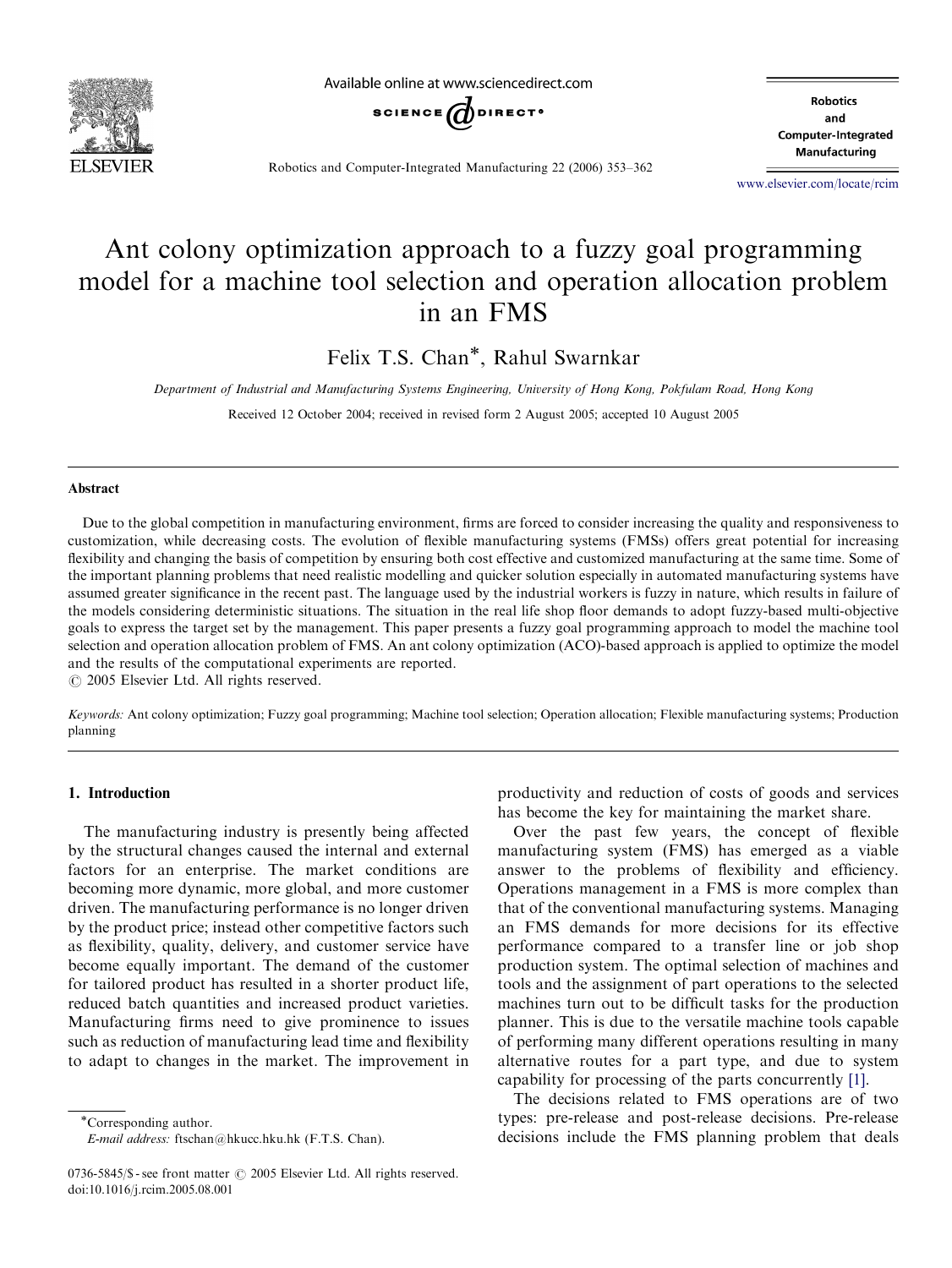with the pre-arrangements of jobs and tools before the processing begins, whereas post-release decisions deal with the scheduling problems of the FMS. Various types of post-release decision problems are part type selection, machine grouping, determination of production ratios, batching of the part type, allocation of pallets and fixtures, and allocations of operations and tools among machines, i.e. loading problem [\[1,2\]](#page--1-0). Stecke [\[1\]](#page--1-0) formulated the loading problem in a flexible manufacturing system as a non-linear mixed integer program with the objective of balancing the workloads. Sarin and Chen [\[2\]](#page--1-0) presented a mixed integer programming formulation of the machine loading–tool allocation problem in FMS, minimizing the total machining costs which are dependent on machine–tool combinations. A branch-and-bound algorithm to solve the problem was then developed by Berrada and Stecke [\[3\].](#page--1-0) Chan [\[4\]](#page--1-0) discussed the effect of universal loading station along with operational control rules. Rajagopalan [\[5\]](#page--1-0) presented a formulation and heuristic solution for the part grouping and tool loading in FMS. Ram et al. [\[6\]](#page--1-0) developed a model and a solution procedure for the machine loading and tool allocation problem in FMS. Lashkari et al. [\[7\]](#page--1-0) extended the formulation of the operation allocation problem to include the aspects of refixturing and limited tool availability.

Kusiak [\[8\]](#page--1-0), Stecke and Morin [\[9\],](#page--1-0) Singhal et al. [\[10\]](#page--1-0) and van Looveren et al. [\[11\]](#page--1-0) have addressed the interrelationship of various decisions and their hierarchies in FMS. Kim and Yano [\[12\]](#page--1-0) presented a number of heuristic approaches for loading problems in flexible manufacturing systems; Kim and Yano [\[13\]](#page--1-0) also presented a model of the loading problem in FMS with unequal workload targets across machine groups, and demonstrated how an existing branch-and-bound algorithm for the workload balancing objective may be used to solve the model. Stecke and Raman [\[14\]](#page--1-0) presented a queuing network production planning model to determine the optimal machine workload assignments in an FMS. Liang [\[15\]](#page--1-0) proposed a twostage approach to the joint problem of part selection, machine loading, and machine speed selection problem in FMS. In the first stage, the mathematical model solves the part selection and machine loading problem, whereas in the second stage, it determines the optimal cutting speed for all job–tool–machine combinations.

A wide spectrum of multi-objective-loading problems by combining two or more criteria has been addressed in literature [\[13–22\]](#page--1-0). However, considering the multi-objective problems, some of the objectives turn to be contradictory in various situations, while in others, they may equally be applicable. When the machines are not pooled into groups, the loading objective used most commonly is balancing the workload on all the machines. It is established that this objective maximizes the expected production [\[9\].](#page--1-0) The mixed-integer programming (MIP) approach for solving the machine loading problem is proved to be computationally infeasible even for deterministic formulation. Moreover, even for a moderate-sized FMS, the computation time required for solving the loading problem is considerably large with the MIP approaches motivating the researchers to develop fast and effective heuristics for solving the loading problem of a large-sized FMS. Liang and Dutta [\[23–25\]](#page--1-0) proposed an integrated approach to part selection and machine-loading problems. However, most researchers have treated job selection, machine loading and tool configuration in a discrete manner for the sake of simplicity, though they are connected by common restrictions such as tool magazine capacity, job tool–machine compatibility and available machining time.

This paper addresses a problem of machine tool operation allocation in FMS with the objective to determine the optimal machine tool combination and the assignment of the operation for the given part types to the available machines while maintaining the machining cost, material handling cost and set-up cost within certain limits. The constraints include limited tool magazine capacity, tool life and machine capacity. Similar problem has been attempted by Atmani and Lashkari [\[26\]](#page--1-0) by formulating a 0–1 integer programming model of machine–tool assignment and operation allocation.

The above problem of machine–tool selection and operation allocation involves more than one conflicting objectives. In most of the real-life industrial scenario, the foreman and technicians express the goals and objectives in inexact and imprecise manner. Therefore, the assumption that all parameters of such a model are precisely known and can be expressed as 'crisp' numbers will only be a very rough approximation of the real problem. In this paper, the concept of fuzzy goal programming has been used to model the machine–tool selection and operation allocation problem with the objective of minimizing the total cost of machining operations, material handling and set-up while satisfying the constraints pertaining to the capacity of machines, tool magazine and tool life. Owing to computational complexities involved in solving such a problem, here a novel approach based on ant colony optimization (ACO) approach is applied to optimize the above multiobjective optimization problem.

### 2. Nature of the problem

An FMS with a number of multifunctional CNC machines with tools capable of executing several operations has been considered. Material handling will be taken care by automated guided vehicles. The part types arriving will be having varied processing requirements and they are to be processed by the system in batches. A part type includes one or more operations to be performed on certain machines with specific tools. Details related to the production requirements of the part types like number of operations, machining times, tool slots required, etc. are known in advance. The problem of machine–tool–operation allocation attempted here includes the selection of machines, the assignment of the selected tools to the machines and the assignment of operation of each part type